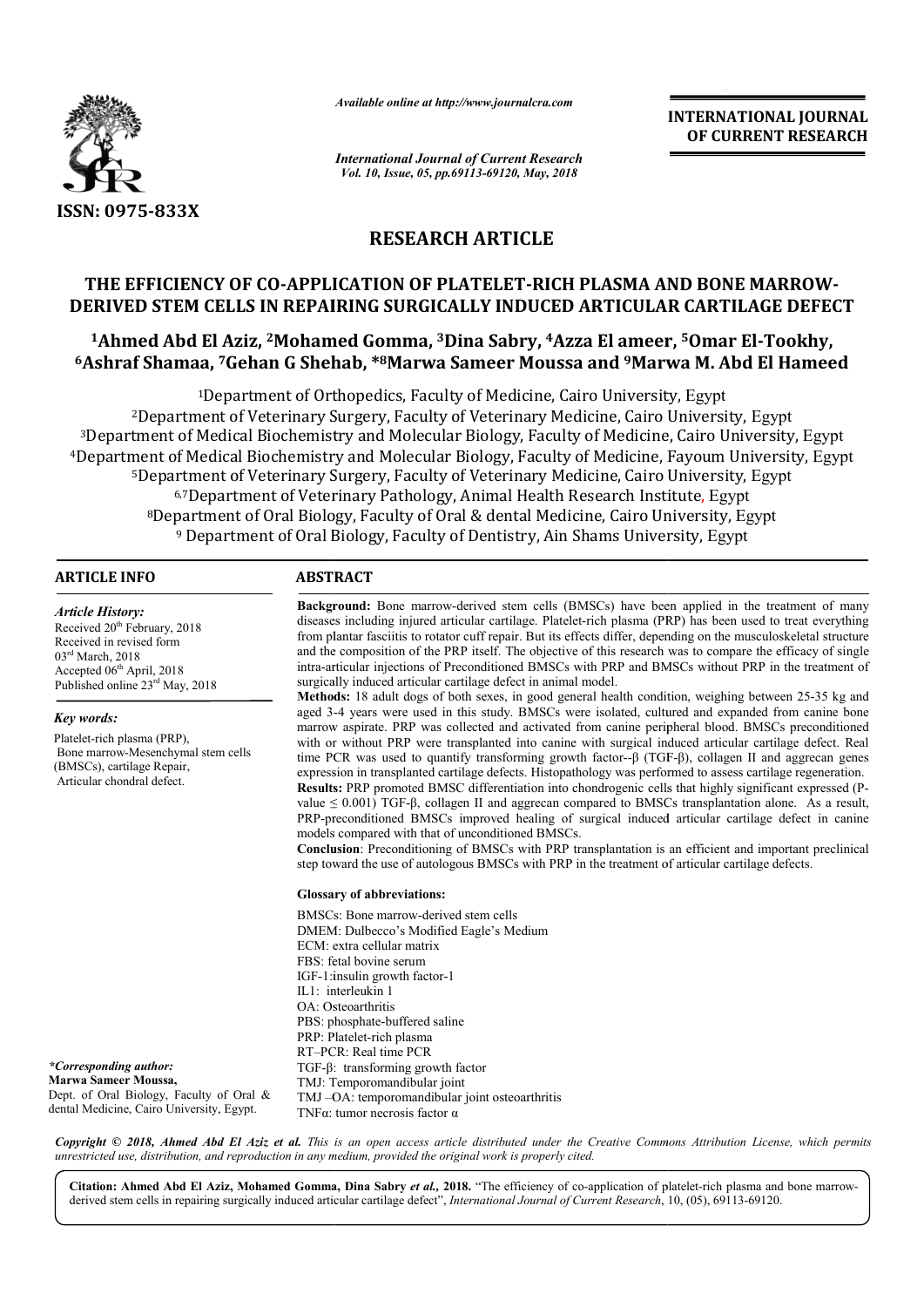# **INTRODUCTION**

Osteoarthritis (OA) results from articular cartilage loss, induced by a complex interaction of genetic, metabolic, biochemical, and biomechanical factors with the secondary components of inflammation (Wearing *et al.,* 2006). Stress bearing joints of the body such as knee, hips, spine, and fingers are most commonly affected by OA (Jacofsky *et al.,* 2005). Osteoarthritis can also affect other joints in the body such as shoulder, ankle and Temporomandibular joint (TMJ). TMJ osteoarthritis affects the cartilage and other hard and soft tissues causing changes such as TMJ articular cartilage abrasion and deterioration (Jiao *et al.,* 2011 and Dijkgraaf *et al.,* 1997). Recently, it is believed that the disease progression results from an imbalance between pro inflammatory cytokines (including interleukin [IL]-1a, IL-1β, and tumor necrosis factor-α) and anti-inflammatory cytokines (including IL-4, IL-10, and IL-1ra) (Dennison and Cooper, 2003). This cytokine imbalance is thought to activate proteolytic enzymes, leading to the destruction of cartilage (Cook *et al.,* 2000). One of these cytokines are interleukin 1 (IL1) and tumor necrosis factor  $\alpha$ (TNFα), which stimulate the production of proteinases and down-regulate aggrecan production (Peter, 2014).

Aggrecan is a large proteoglycan bearing numerous chondroitin sulfate and keratan sulfate chains that endow articular cartilage with its ability to withstand compressive loads (Kiani *et al.,* 2002). These inflammatory cytokines are associated with the production of aggrecanases and MMPs, which degrade the aggrecan core protein. The combined effect of increased degradation coupled with decreased synthesis results in aggrecan loss from the extra cellular matrix (ECM) lead to impairment of articular cartilage function (Kiani *et al.,*  2002). The main structural component of the cartilage tissue is collagen type II. Collagenases (MMP1 and MMP13) degrade the collagen fibrils of the tissue, initiating tissue fibrillation and eventual erosion. The imbalance between synthesis and degradation of collagen II leads to cartilage destruction (Troeberg and Nagase, 2012). The presence of degradation products of collagen II in urine correlate with the progression of articular damage in osteoarthritis (Meulenbelt *et al.,* 2006). TGF-βstimulates chondrocyte synthetic activity and decreases the catabolic activity of IL-1 (Blaney Davidson *et al.,* 2007).

TGF-β enhanced repair of cartilage defects in in rabbits(Diao *et al.,* 2009). Local delivery of mesenchymal stem cells to injured joints can stimulate regeneration of meniscal tissue and retards the progressive destruction normally seen in OA (Murphy *et al.,* 2003). Some clinical trials have proposed the approaches for OA treatment, which involve the intra-articular injection to deliver BMSCs directly into the synovial fluid compartment (Barry and Murphy, 2013). Although most clinical trials participated in the intervention of OA in knee joints, studies on the cartilage regeneration of BMSCs in TMJ OA have been largely investigated. (Chen *et al.,* 2013). Autologous platelet-rich plasma (PRP) has emerged as a treatment option for tendinopathies and chronic wounds. In addition to release of growth factors, PRP also promotes concentrated anti-inflammatory signals including interleukin-1, which has been a focus of emerging treatments for OA. (Sampson *et al.,* 2010). The α-secretory granules of platelets in PRP contain transforming growth factor (TGF)-β and insulin growth factor-1 (IGF-1), which stimulate cartilage regeneration (Schmidt *et al.,* 2006).

Platelet contains an abundance of growth factors and cytokines that are crucial in the healing process of soft tissues and bone mineralization. (Anitua *et al.,* 2006). It is expected that the biological effect of multiple growth factors on tissue regeneration is greater than that of a single growth factor. Platelet also discharges many bioactive proteins responsible for attracting macrophages, MSCs, and osteoblasts, which not only promote scavenging of necrotic tissue but also facilitate tissue regeneration and healing (Mackay *et al.,* 1998). PRP is composed of 3 to 8-fold greater concentration of platelets, as compared to whole blood, and contains a hyper-physiological content of autologous growth factors. Chondrogenesis was demonstrated in the model of dog knee cartilage defects when PRP was used with a scaffold (Sun *et al.,* 2010). The objective of the research was to compare the efficacy of single intraarticular injections of Preconditioned BMSCs with PRP and BMSCs without PRP in the treatment of partial thickness chondoral defects in animal model.

# **MATERIALS AND METHODS**

## **Animals**

Our experimental was case/control research study. All procedures were approved by the Ethics Committee of the Faculty of Veterinary Medicine, Cairo University, Egypt. 18 adult dogs of both sexes, in good general health condition, weighing between 25-35 kg and aged 3-4 years were used in this study. Animals were kept at the kennels of the Surgery Department, Faculty of Veterinary Medicine throughout the experiment. Materials and methods have been divided into laboratory, surgical and postsurgical follow up, macroscopic, histological and Molecular Assessment. Bone marrow aspiration was conducted at 20 days before the surgical induction of the femoral chondral defect. The PRP was prepared on the same day of injection.

## **Laboratory work**

## **Harvesting and Characterization of MSCs**

Bone marrow aspiration was conducted 14 days before the surgical induction of the chondral defect: Bone marrows (10 mL) were aspirated from the iliac crest of dog under aseptic standard operative procedures and placed in heparinized tubes. Nucleated cells were isolated with a density gradient (Ficoll-Paque; GE HealthCare, Waukesha, WI) and resuspended in culture medium DMEM (Delbecco's Modified Eagle's Medium) supplemented with 10% fetal bovine serum (FBS) and 1% penicillin-streptomycin (10,000 µg/mL). Cells were incubated at 37  $\degree$ C in 5% CO<sub>2</sub>. Culture medium was changed every 3 days. When cells reached 80% to 90% confluence, cultures were washed twice with phosphate-buffered saline (PBS), and the cells were trypsinized with 0.25% Trypsin in 1 mM EDTA for 5 min at 37 °C. After centrifugation, cells were resuspended in culture medium and subcultured reaching an average count of  $5 \times 10^6$  (Yamazoe *et al.*, 2007). Cells were identified asmesenchymal stem cell morphological assessment using inverted microscope Undifferentiated MSCs reached 70-80% confluence.

## **Labeling of stem cells with PKH26 dye**

MSCs were harvested during the 2nd passage and were labeled with PKH26 fluorescent linker dye. PKH26 was purchased from Sigma Company (Saint Louis, Missouri, USA).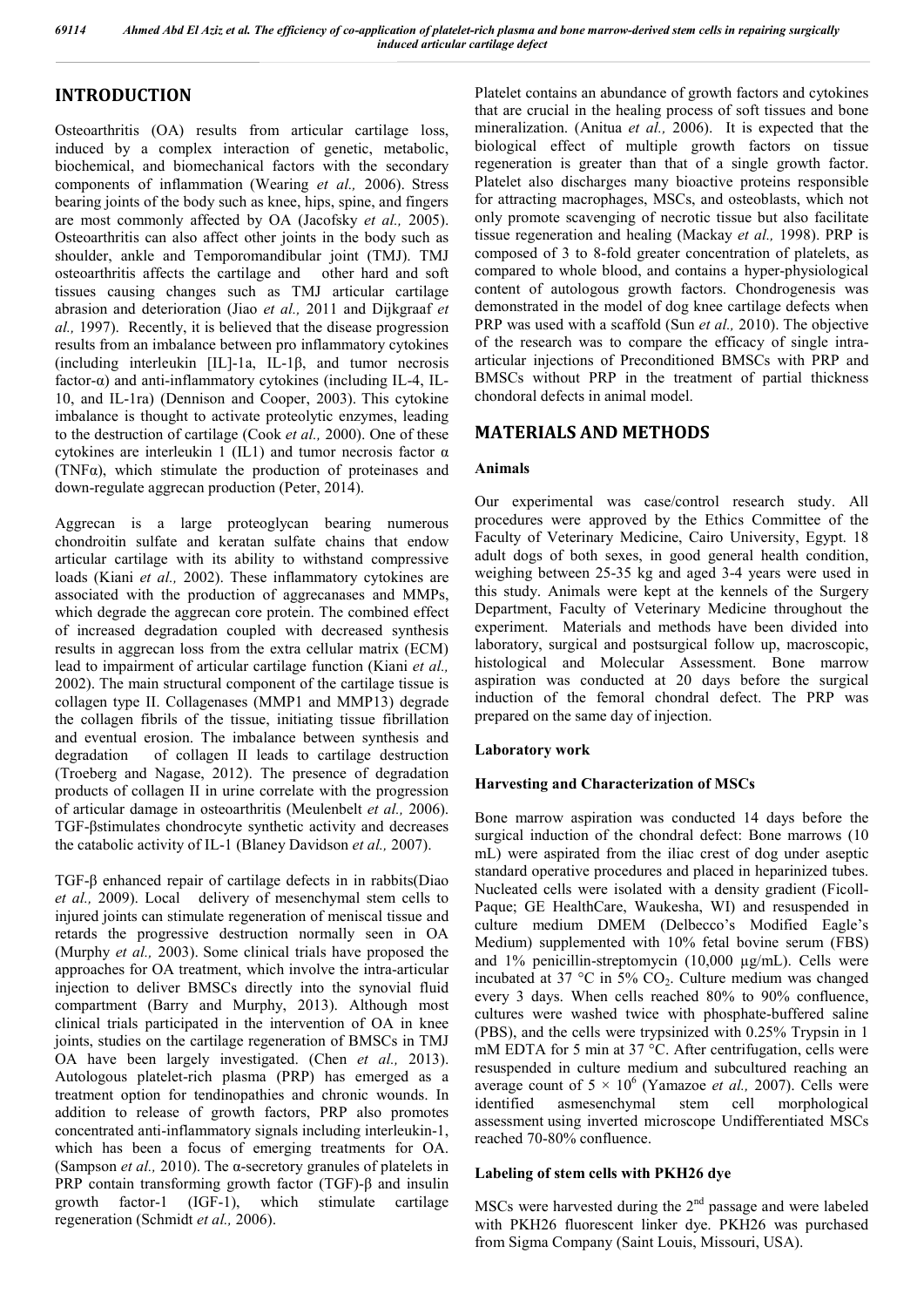Cells were centrifuged and washed twice in serum free medium. Cells were pelleted and suspended in dye solution.Cells were examined with a fluorescence microscope (Leica, Germany) to detect and trace the cells stained with PKH26. Cells were injected locally intraarticular in surgical induced cartilage defect. After 12 weeks, cartilage tissue was examined with a fluorescence microscope (Leica, Germany) to detect and trace the cells stained with PKH26.

#### **Platelet-rich plasma (PRP) preparation**

The PRP preparation was done on the same day of injection. The separation of the blood cell elements was performed using a laboratory centrifuge (Sigma, CA, USA). Dog PRP was derived from the peripheral blood of the same donor as the BM-MSCs. Briefly; 20 ml peripheral blood was collected into vacuum gel separator tubes with citrate phosphate dextrose as anticoagulant (figure 1A) and centrifuged at  $800 \times g$  for 10 minutes. This first centrifugation is resulting in two basic components: blood cell component (BCC) in the lower fraction and plasma component (PC) in the upper fraction. A mark was made to separate the BCC from the PC. Second centrifugation was done to increase the total amount of platelets; all content above this point was pipetted and transferred to another 5 ml vacuum plain tube without anticoagulant. The second centrifugation was at  $1000 \times g$  for 5 minutes to obtain a platelet pellet (figure 1B). Most of the plasma was then removed, leaving 3 ml plasma to resuspend the platelets. This preparation was inactivated PRP. Finally, PRP was activated by activating tubes containing 100 μl of 20% CaCl2 (Tatebe *et al.,* 2005). intertigal intraatricular in surgical<br>After 12 weeks, cartilage tissue was<br>nnce microscope (Leica, Germany) to<br>tained with PKH26.<br>**P) preparation**<br>d cell elements was performed using<br>Sigma, CA, USA). Dog PRP was<br>ral blood



**Figure 1. Vacuum gel separator tubes (figure 1A). platelet pellet (figure 1B).**

#### **D-Platelet count study**

The platelets in the whole blood and PRP samples were counted by cell counter (Sysmex XT-4000*i* Automated Hematology Analyzer Lincolnshire, IL, USA). Obtained stem cells/PRP was injected back into the knee joint of its corresponding donor.

#### **Surgical procedures**

Surgical partial chondral defect was induced in the stifle of experimental dog by using a circular hand-made drill of 3mm diameter and 1mm depth after performing 3 cm lateral incision close to the lateral patellar ligament.

surface was removed from the lateral femoral condyle without damaging the subchondral bone. Synovium and fasciae were sutured using 3/0 absorbable suture material. Skin was closed using  $1/0$  non absorbable suture material (Mokbel *et al.*, 2011). Animals were divided equally into three groups after the surgical induction of chondral defects. Group-I served as positive control. Group-II dogs were injected intra-articularly with  $5 \times 10^6$ MSCs/3ml PBS. Group-III dogs were injected intra-articularly with  $5 \times 10^6$  MSCs/3ml PRP. surgical induced defect received a single injection of PRP+MSCs A partial thickness cartilage defect of weight-bearing articular from the lateral femoral condyle without<br>the subchondral bone. Synovium and fasciae were<br>ing 3/0 absorbable suture material. Skin was closed<br>ion absorbable suture material (Mokbel *et al.*, 2011).

#### **Post-Surgical follow-up**

During the first 5 days after surgery, all animals were given a systemic course of antibiotic. Skin stitches were removed after 7 days. All animals were exercised once daily by having them walk on a solid surface. All dogs were evaluated clinically for any abnormalities. At the end of the experiment after three months, dogs were put to sleep through intravenous injection of thiopental sodium. defect received a single injection of PRP+MSCs<br> **Post-Surgical follow-up**<br>
During the first 5 days after surgery, all animals were given a<br>
systemic course of antibiotic. Skin stitches were removed after<br>
7 days. All anima

#### Lameness of the affected limb

ce in securities and interaction of chemical defect of weights<br>care a particular thickness carriers as a sense of which and the such certical scales scales care microscope damaging the subchordar bare. Synovian and (Mo an Clinical observation was applied once daily. Dogs were turned out on the ground on an area of 2 square meters. Their gait pattern was assessed by direct observation for 20 minutes individually. The lameness was defined as non-weight bearing of the affected limb and losing of typical flexion and extension of the affected limb and losing of typical flexion and extension cycle during hoping in comparison with the unaffected limb. The severity of the lameness was not quantified. The times to The severity of the lameness was not quantified. The times to normal ambulation without the non-weight bearing lameness of the affected limb were recorded, and the lameness periods of the affected limb were recorded, and the lameness periods were calculated for each group. Two independent physiatrists, without prior knowledge of the experimental groups, performed the observation. During the first 5 days after surgery, all animals were given a systemic course of antibiotic. Skin stitches were removed after 7 days. All animals were exercised once daily by having them walk on a hard surface. All dogs were evaluated clinically for any abnormalities in gait according to "Evers" grading scale (Evers et al., 1997). At the end of the experiment, dogs were put to sleep through intravenous injection of thiopental sodium, the distal femoral parts were isolated and cartilage samples were collected for histopathological evaluation. observation was applied once daily. Dogs were turned<br>he ground on an area of 2 square meters. Their gait<br>was assessed by direct observation for 20 minutes<br>ally. The lameness was defined as non-weight bearing knowledge of the experimental groups, rmed the observation. During the first 5 days after ry, all animals were given a systemic course of antibiotic. stitches were removed after 7 days. All animals were ised once daily by Friment, dogs were put to sleep<br>ion of thiopental sodium, the distal<br>dd and cartilage samples were colle<br>evaluation.<br>**essment**<br>were dissected after euthanasia. T<br>ined for gross morphologic changes. *n. 69113-69120, May, 2018*<br>
ickness cartilage defect of weight-bearin<br>
ickness cartilage defect of weight-bearin<br>
ickness cartilage defect of weight-bearin<br>
ickness cartilage defect of weight-bearin<br>
in and fashing 3/0 a

#### **Macroscopic Assessment**

The knee joints were dissected after euthanasia. The knee goints were examined for gross morph

#### **Histological Assessment:**

The lateral femoral condyle was fixed with 10% neutral The lateral femoral condyle was fixed with 10% neutral<br>buffered formalin and decalcified with 20% ethylenediaminetetra-acetic acid. The decalcified condyle was embedded in paraffin and the standard frontal microsections with 5 *μ*m width were prepared and stained with hematoxylin and eosin Histological evidence of cartilage degeneration was evaluated by the structural change of articular cartilage. (Bancroft *et al.,* 1990).

#### **D- Real time PCR**

Real Time PCR (quantitative PCR) will be done for aggrecan and TGF-β genes expression to assess and compare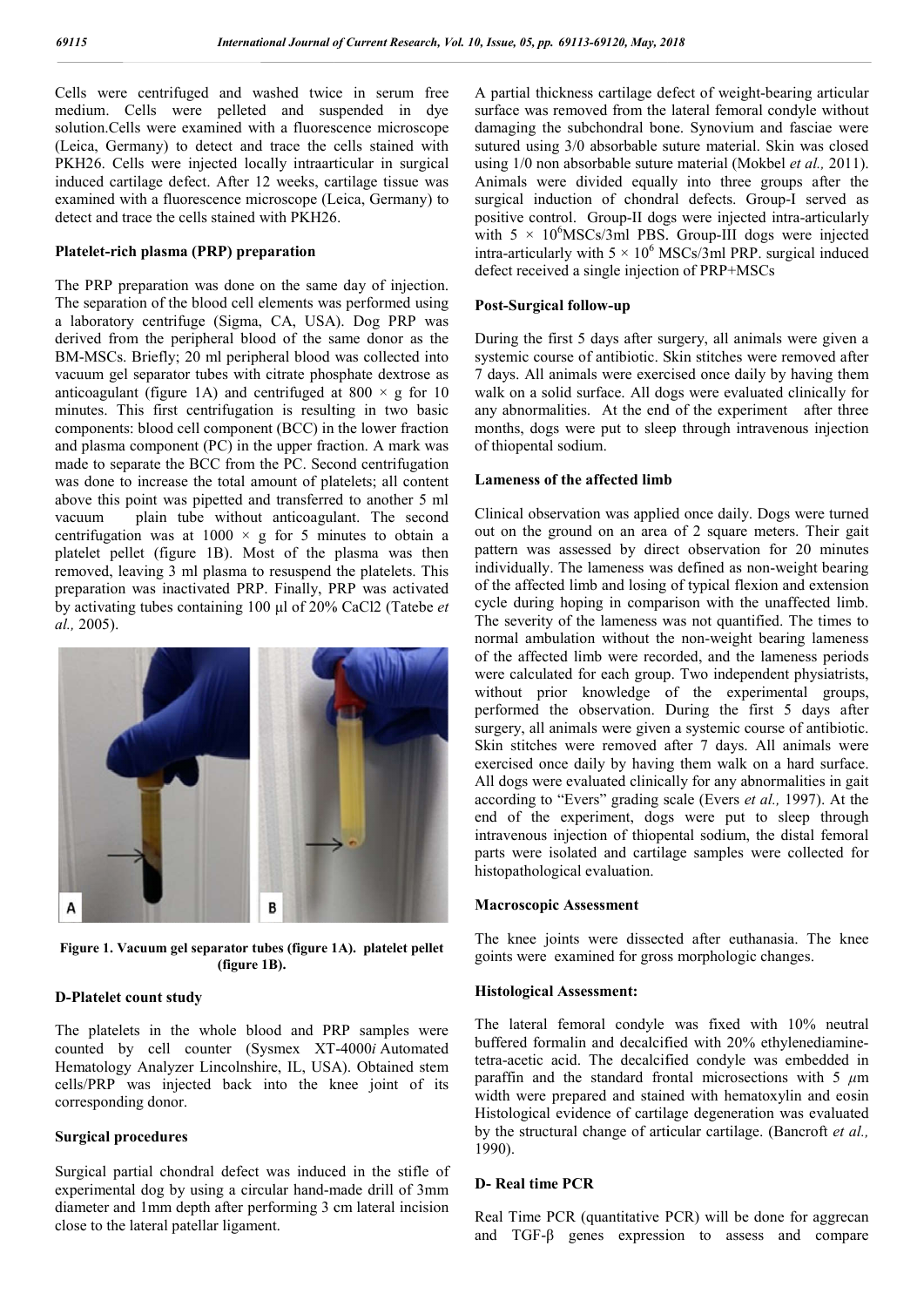quantitatively the reparative and therapeutic effects of injected labeled MSCs. Thirty mg cartilage tissue was homogenized by homogenizer (ART-MICCRA-Germany) and total RNA was isolated with RNAeasy Mini Kit (Qiagen). The mRNA expression level was quantified by qRT–PCR (Real time PCR). One  $\mu$ g of the total RNA from each sample were used for cDNA synthesis by reverse transcription using High capacity cDNA Reverse Transcriptase kit (Applied Biosystem, USA). The cDNA was subsequently amplified with the Syber capacity cDNA Reverse Transcriptase kit (Applied Biosystem, USA). The cDNA was subsequently amplified with the Syber<br>Green I PCR Master Kit (Fermentas) in a 48-well plate using the Step One instrument (Applied Biosystem, USA) as follows: 10 minutes at  $95^{\circ}$ C for enzyme activation followed by 40 cycles of 15 seconds at  $95^{\circ}$ C, 20 seconds at  $55^{\circ}$ C and 30 second at  $72^{\circ}$ C for the amplification step. Changes in the expression of each target gene were measured relative to the mean critical threshold (CT) values of 18s RNA housekeeping gene by the  $\Delta\Delta$ Ct method. We used  $1\mu$ M of both primers specific for each target gene (Table1). vely the reparation and threshold (CTA) was injectived in culture by their terms) in the state of ART-MICCRA C-E-materially identified in culture by their inter-<br>inter-NMCs with RNAssay Mini Kii (Qiagen). The mRNA with PK

## **Statistical analyses**

Statistical package for social science (SPSS) version 12 was used for data management and analysis. To test the difference between quantitative variables for more than 2 groups Kruskall-Wallis test was used. While to compare quantitative variables between two groups Mann Whitney test was used, Bonferroni multiple comparison adjustment was done for pair wise comparison (P-value  $\leq 0.001$ ).

## **RESULTS**

## **MSCs culture, identification, and labeling**

Isolated and cultured MSCs reached 70–80% confluence at 14 days.

MSCs were morphologically identified in culture by their spindle shaped cells (figure 2A). The total number of MSCs injected was5  $\times$  10<sup>6</sup> cells/ml and some of them were labeled with PKH26 dye (Figure 2B).

#### **Platelet count**

Platelet count results showed that the mean value of platelets injected was5  $\times$  10<sup>6</sup> cells/ml and some of them were labeled<br>with PKH26 dye (Figure 2B).<br>**Platelet count**<br>Platelet count results showed that the mean value of platelets<br>count in the whole blood is 200000±75000and the m of platelets count in PRP samples is 1394000±60663 (5 folds) which has been commonly described for therapeutic folds) which has been commonly described f<br>platelet-rich preparations.( $P \le 0.001$ ) (Figure 3).

### **Post-surgical Clinical assessment surgical**

All operated animals exhibited immediate post-surgical lameness that was graded score 3. In the control, the 2nd degree lameness lasted for 6 weeks. On week 6 after surgery, animals were able to walk, bear weight but with an apparent degree of lameness. From week 7 animals kept on showing slight degree of lameness that was exaggerated by exercise. lameness that was graded score 3. In the control, the 2nd degree lameness lasted for 6 weeks. On week 6 after surgery, animals were able to walk, bear weight but with an apparent degree of lameness. From week 7 animals kep

In group-II, symptoms were similar to the control group for the first 4 weeks. After the injection of the MSCs at the end of the 4th week, animals showed slight degree of lameness that was exaggerated by exercise this lasted for the first 2 weeks post injection. Between week 2 and 3 post-injection, the severity started to decrease, slowly but progressively, after the MSCs started to decrease, slowly but progressively, after the MSCs injection. From week 3-7 post-injection, animals were able to do more exercise with less pain. From week 7 post-injection, the lameness started to decrease more till it disappeared. In group-III, after the injection of the MSCs/PRP the severity started to be obviously decreased between the 6th and 7th day without the use of any pain killer.

#### **Table 1 1. Primers sequence specific for each studied gene**

| Target gene | Primer sequence: 5'-3'     | Genebank accession number |
|-------------|----------------------------|---------------------------|
| Aggrecan    | F: CCTGAACGACAAGACCATCGA   | U76615                    |
|             | R: TGGCAAAGAAGTTGTCAGGCT   |                           |
| Collagen II | F: AAGAAGGCTCTGCTCATCCAGG  | X02420                    |
|             | R: TAGTCTTGCCCCACTTACCGGT  |                           |
| $TGF-B$     | F:GAAAT TGAGG GCTIT CGCCT  | XM011527242.1             |
|             | R:AAGCA AT AGT TGGTG TCCAG |                           |
| 18s RNA     | F: CAGCCACCCGAGATTGAGCA    | JX132355.1                |
|             | R: TAGTAGCGACGGGCGGGTG     |                           |



**Figure 2**: **Morphological observation of stem cells from bone marrow through phase contrast microscopy. (A) MSCs shows spindle shape cells with anastomosing interlacing cell processes. (B) PKH26 labelled injected stem cells visualized by flurosescent microscope in a formalin- fixed paraffin embedded tissue sect sections incorporated in the newly formed cartilage, indicating homing after injection**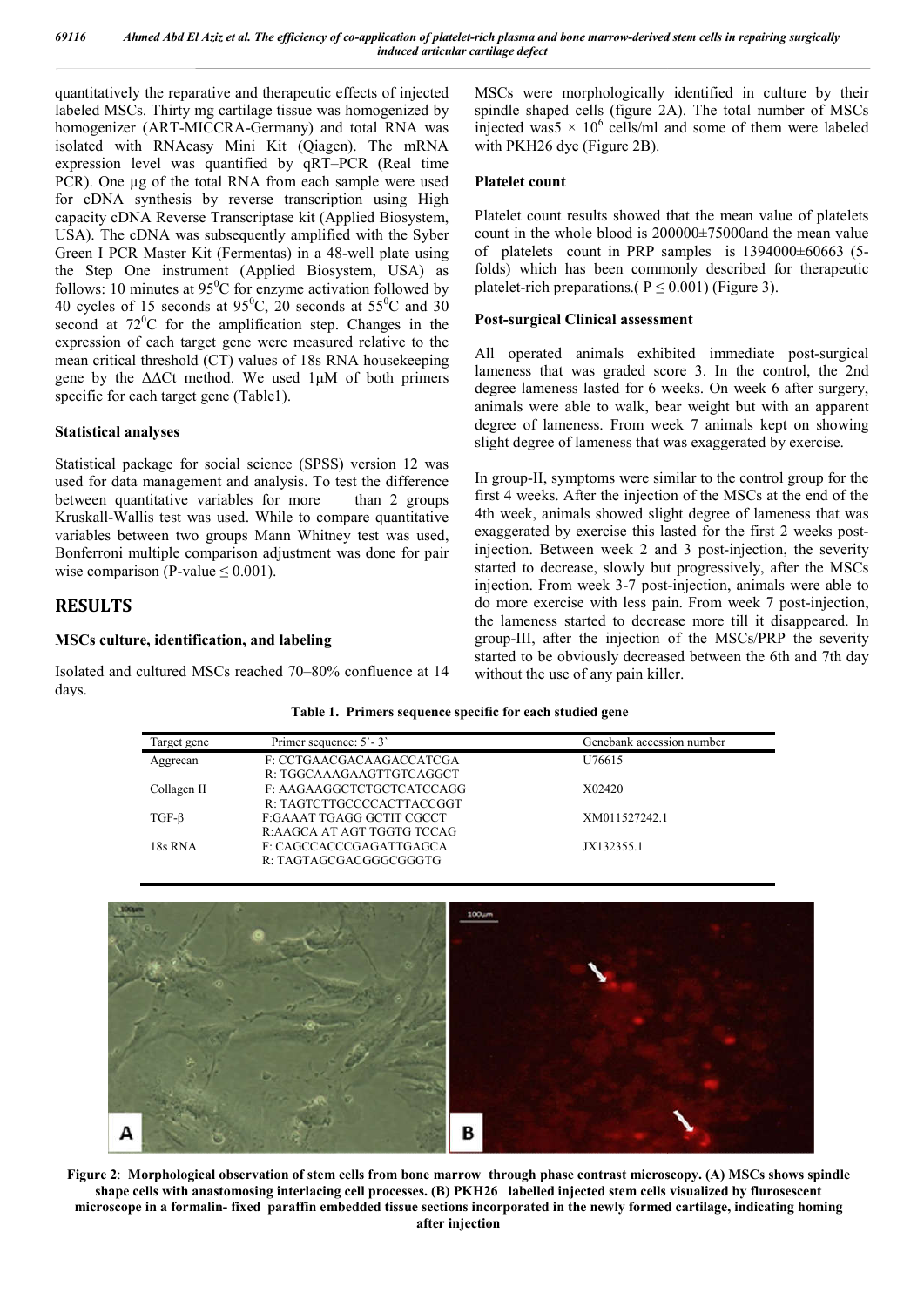

**Figure 3. Bar chart showed high significance difference between the mean value of platelets count in PRP samples and the mean value of platelets count in the whole blood.**  $(P \le 0.001)$ 

By the end of the first week post-surgery, the lameness scale was graded score 2. This observation was continued for the following 4 weeks till end of the experiment. Between week 5 to 6, animals were able to bear weight. On week 7 the lameness started to decrease even on exercise till it was completely vanished. i end of the first week post-surgery, the lameness scale<br>raded score 2. This observation was continued for the<br>ing 4 weeks till end of the experiment. Between week 5<br>animals were able to bear weight. On week 7 the<br>sess st

#### **Lameness period of the affected limb**

The average time of recovery to normal ambulation was  $20\pm3$ days in group I,  $16\pm2$  days in group II and  $14\pm3$  days in group III , and. The average time to recovery of normal ambulation of group I was significantly longer than that of group I and II  $(p<0.001)$ .

#### **Macroscopic Findings**

The higher articular discoloration, erosions and articular surface roughness was more in group-I than the other two groups. The articular surface showed the defect area occupied with a tough pale tissue that lacked the shiny appearance of the cartilaginous surface in group II and III .While the articular surface was filled with a smooth glistening tissue that resembled the surrounding intact cartilage in group II and III (figure 4).



**Figure 4. The articular surface showed the defect area occupied with a tough pale tissue. (figure 4 A).The articular surface was filled with a smooth glistening tissue that resembled the surrounding intact cartilage in group II and III (figure 4 B&C)**

#### **Microscopic findings**

**Group-I (surgical induced chondral defect):** Articular cartilage of this group revealed areas of complete chondrocytes degeneration which presented by empty lacaunae.

Multiple cystic cavities were also observed with apparent matrix fibrosis (Figure 5A&B).

**Group-II (surgical induced defect received a single single injection of MSCs):** Showed an evidence of new cell injection of MSCs): Showed an evidence of new cell formation and cell cloning, the newly differentiated cells showed chondrocyte-like phenotype (rounded form; surrounded by a lacuna). The repaired tissue showed diffuse showed chondrocyte-like phenotype (rounded form;<br>surrounded by a lacuna). The repaired tissue showed diffuse<br>cellularity with tangential and rounded cells. Furthermore, an appearance of a fibrocartilaginous tissue which extended about appearance of a fibrocartilaginous tissue which extended a  $1/3$  of cartilage thickness was also noticed (Figure 5C&D).

**Group-III (surgical induced defect received a single injection of PRP+MSCs):** Presented an obvious repair of chondral defect with neocartilage. The repaired tissue showed diffuse cell growth and cell cloning in all layers. The cells appeared either in the form of chondrocyte-like phenotype (rounded form; surrounded by a lacuna) or clear chondrocyte clusters (Figure 5E&F).

#### **Molecular Assessment**

Real Time PCR (qRT-PCR) for quantitative expression of Real Time PCR (qRT-PCR) for quantitative expression of aggrecan, collagen II and TGF-β results showed the mean value of each as follows; Aggrecan gene expression in group I was  $0.96\pm0.27$  and in group II was  $2.57\pm0.50$  but in group III was  $0.96 \pm 0.27$  and in group II was  $2.57 \pm 0.50$  but in group III showed  $3.38 \pm 0.68$  mean value (Figure 6A). The mean value of collagen II expression in group I was 1.81±0.35 and in of collagen II expression in group I was  $1.81 \pm 0.35$  and in group II was  $4.27 \pm 0.49$ (Figure 6B). The mean value of TGF- $\beta$  expression in group I was  $0.57\pm0.08$  and in group II was  $1.66\pm0.48$  while in group was  $0.57\pm0.08$  and in group II was  $1.66\pm0.48$  while in group III was  $2.53\pm0.79$  (Figure 6C). Thus, Group-III showed the highest significant expression of TGF TGF-β, collagen II and aggrecan as compared to group I and group II ( $P \leq 0.001$ ).

## **DISCUSSION**

Osteoarthritis (OA) is one of the most common joint diseases Osteoarthritis (OA) is one of the most common joint diseases and is a significant cause of disability (Abramson and Attur, 2009). The majority of recently proposed therapeutic modalities for OA have a foundation in attempting to treat the 2009). The majority of recently proposed therapeutic modalities for OA have a foundation in attempting to treat the imbalance between the pro-inflammatory and the antiinflammatory cytokines (Iqbal and Fleischmann, 2007). This imbalance is thought to activate proteolytic enzymes, leading to the destruction of cartilage (Murphy *et al.*, 2003). In the current study, MSCs derived from bone marrow were used to initiate the process of cartilage defect repair as MSCs derived from bone marrow are the most promising cell source for cartilage repair (Hunziker and Rosenberg, 1996). y, MSCs derived from bone marrow were used to<br>process of cartilage defect repair as MSCs derived<br>marrow are the most promising cell source for

MSCs derived from bone marrow were used in the current study because they are relatively easy to obtain and will maintain their multilineage potential with passage (Hunziker, 2001). PRP therapy provides delivery of a highly concentrated 2001). PRP therapy provides delivery of a highly concentrated cocktail of growth factors to accelerate healing in a simple, low cost and minimally invasive way. PR preparations as a cell carrier has the advantage of being autologous, nonimmunogenic, sterile, easily intraoperatively. Biodegradable and contains chondrogenic growth factors with sustained release profiles. PRP is easily growth factors with sustained release profiles. PRP is easily prepared and set intraoperatively (Sampson *et al., 2008*). The ideal concentration of platelets in PRP is not yet clear. The average baseline blood platelet count in an individual is  $200,000 \pm 75,000/\mu L$ , a platelet concentrate count of 1,000,000/μL (5-fold) which has been commonly described for therapeutic platelet-rich preparations. derived from bone marrow were used in the current because they are relatively easy to obtain and will in their multilineage potential with passage (Hunziker, prepared and set *h*, *bane, 68, pp. 69113-69120, <i>May, 2018*<br> *Multiple cystic cavities were also observed with appearing the corresponding the systic conformation followed and evidence of new Gromp-11 (surgical induced defect received a*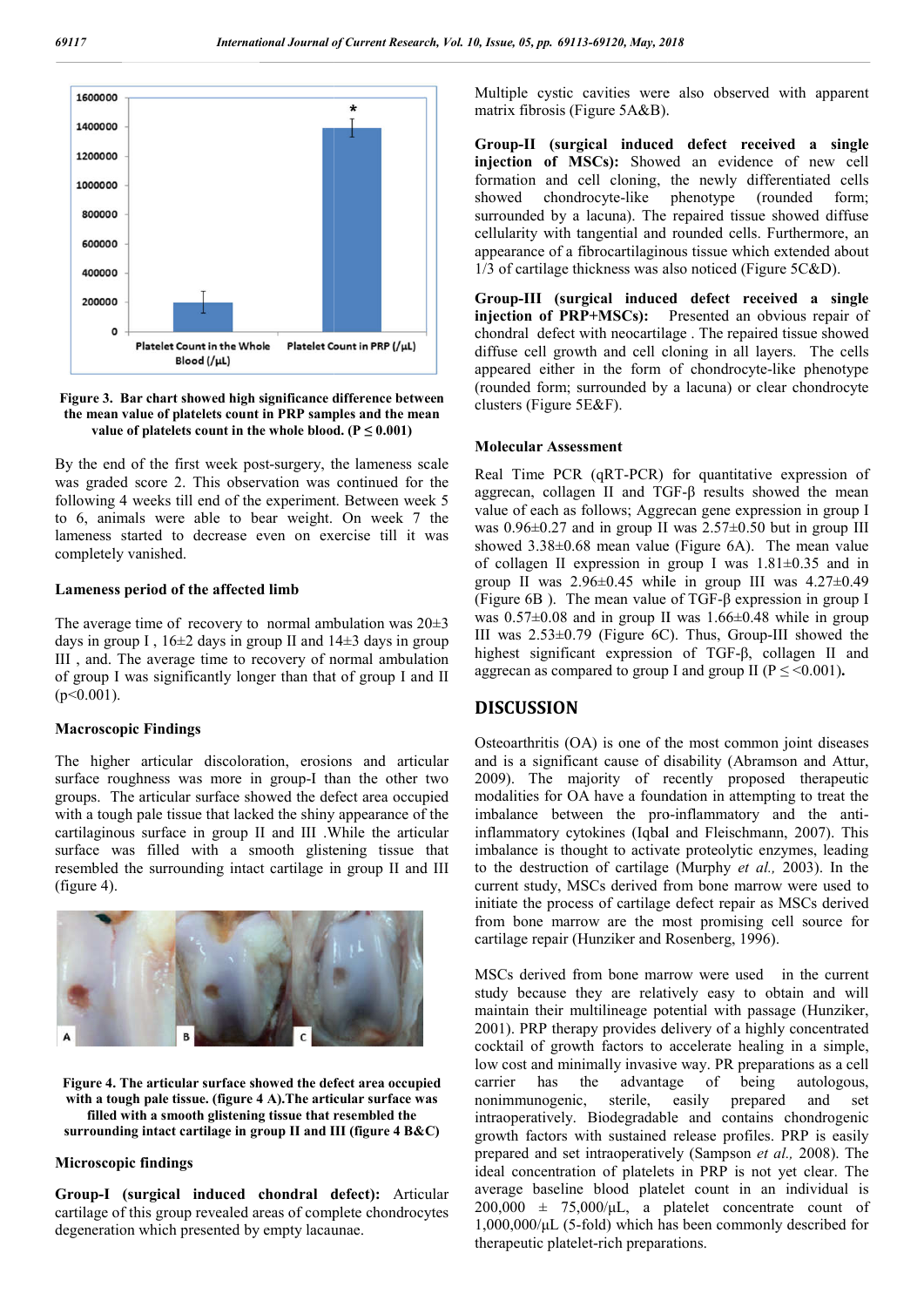

**Fig. 5A. Articular cartilage of group I showing area of diffuse necrosis of chondrocytes with multiple cysts formation(arrows) ( H & E X 200 ). Fig. 5B. Articular cartilage of group I revealing irregularity of the articular surface with fibrillation of the matrix and loss of chondrocytes (arrows) (H & E X 200 ).**

**Fig. 5C: Articular cartilage of group II showing partial repair of chondral defect with neocartilage. Cells showed chondrocyte-like phenotype (rounded form; surrounded by a lacuna) (yellow arrows). The fibrillated superficial layer has tangential and rounded cells (black arrows). (H & E X 200).**

**Fig. 5D. Higher magnification of the articular cartilage of group group II showing replacement of the necrosed chondrocytes with new growth of cells** and cell cloning  $(H & E X 400)$ .

**Fig. 5E Articular cartilage of group III revealing repair of chondral defect with neocartilage. Cells showed chondrocyte-like phenotype (rounded form; surrounded by a lacuna) with presence of chondrocyte cluster (circle) ( H & E X 200 ).**

**Fig. 5F . Higher magnification of the articular cartilage of group III showing diffuse cell growth , cell cloning in all layers and chondrocyte clusters (circle). ( H & E X 400 )**



**Figure 6. Bar chart of Group-III showed the highest significant expression of aggrecan as compared to group I and group II. (P ≤**  0.001) (Figure 6A). Group-III showed the highest significant expression of collagen II as compared to group I and group II. ( $P \le$ **0.001) (Figure 6B). Group-III showed the highest significant expression of TGF-β, as compared to group I and groupII. (P ≤ 0.001)**  (Figure 6C). \*means significant difference  $(P \le 0.001)$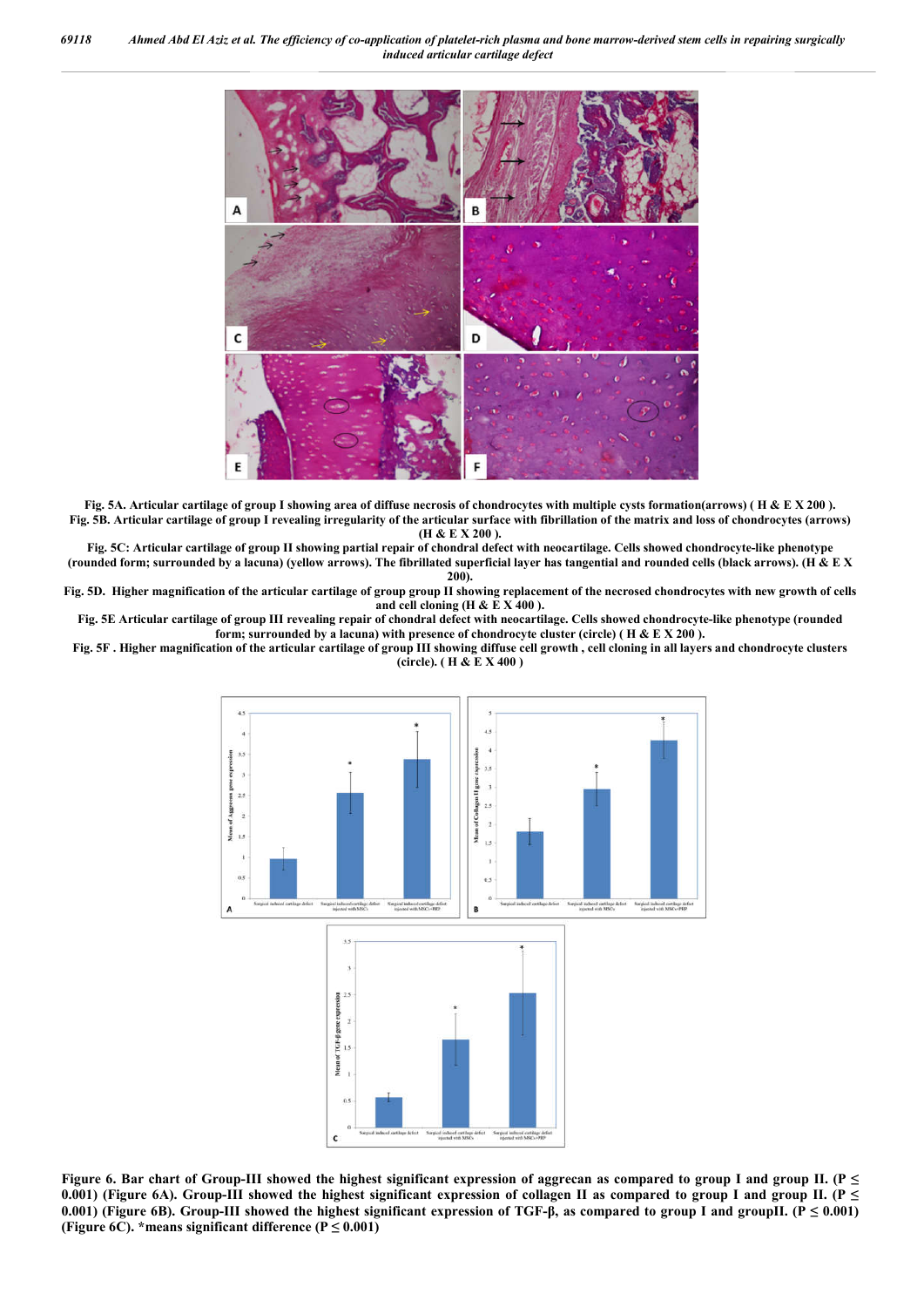This explains why we choose a specific number of platelets in our injections (Marx, 2004). Depending on the method used to process the PRP, it may also contain growth factor in white blood cell with concentrations above baseline values. (Pietrzak and Eppley, 2005). Platelets and white blood cells are sources of high concentrations of cytokines well documented to regulate anumber of processes related to healing and tissue regeneration (Eppley *et al.,* 2004). These processes include cell migration, cell proliferation, angiogenesis, inflammation mediation, and collagen synthesis (Werner and Grose, 2003). Dogs were used in this study as animal model, as they are comparatively available, easy to handle and maintain healthy. They are also known to maintain uniformity in their genetic characteristics. They have comparable organ sizes (to humans), which made them ideal for the study (Ostrander *et al.,* 2000 and Tsai *et al.,* 2007). Using a circular trephine with a predetermined diameter (3 mm) and depth (1mm) provided two major advantages. One, the rounded trephine made it easier to locate the area of interest for histo-sampling at the end of the experiment period.

Two, the predetermined depth was very successful in preventing the penetration of the subchondral bone in all operated cases so no involvement of the vasculature would occur Which simulate sequence of events happened in OA Consequently, progenitor cells in blood and marrow cannot enter the damaged region to influence or contribute to the reparative process to ensure that any chondral repair is entirely from the injected cells. In the present study, our Post-surgical Clinical assessment of experimental animals reveals that PRPpreconditioned BMSCs group experienced improvement in the functional knee movement. This is in agreement with previous published studies (Ali Soliman Hassan *et al.,* 2015). Our Post-Surgical Clinical assessment results are in agreement with our histological and genes expression results. According to the obtained histological results of the current study, PRPpreconditioned BMSCs showed the criteria of repair of the chondral defect.

This was presented in the form of neocartilage of the articular surface as well as the presence of chondrocyte-like cells and chondrocyte clusters. This suggested that PRP injection has improved the healing of articular cartilage defect and cartilage regeneration compared with that of unconditioned BMSCs. In the present study, TGF-β, collagen II and aggrecan were measured in order to assess the regenerative effects of PRP Real Time PCR results postulated that PRP promoted BMSC differentiation into chondrogenic cells that highly significant expressed TGF-β, collagen II and aggrecan compared to BMSCs transplantation alone. This suggests that intra-articular PRP injection could potentially serve as the endogenous source of chondroprotection and joint lubrication. The use of intraarticular injections of mesenchymal stem cells supplemented with PRP shown to be effective option for treating cartilage defects in OA. The results of the present study provide an effective treatment to temporomandibular joint osteoarthritis (TMJ -OA). Because of the limited self-healing potentials of avascular cartilage, little e $\Box$ ective therapy is available for the repair of TMJ- OA disease. The conventional nonsurgical or surgical treatments cannot completely restore the TMJ function and reverse disease progression. MSCs, which have the multilineage di $\square$ erentiation potentials combined with PRP as in our study may provide an effective treatment for the cartilage damage in TMJ OA (Dixin *et al.,* 2017).

#### **Conclusion**

Preconditioning of BMSCs with PRP is an efficient and perfect method to apply BMSCs in cartilage regeneration. This study provides an important preclinical step toward the use of autologous BMSCs with PRP in the treatment of articular cartilage defects. Further studies are needed to evaluate the PRP effects, according to the different platelet concentration, injection time, and number of injection in knee OA and in severe knee OA for the achievement of the best and more durable results. Study supported financially by authors of manuscript.

**Conflict of interest:** All authors declare that there was no conflict of interest.

## **REFERENCES**

- Abramson, SB. and Attur, M. 2009. Developments in the scientific understanding of osteoarthritis. *Arthritis Res Ther.,* 11(3):227.
- Ali Soliman Hassan, Abeer Mohamed El-Shafey, Hanan S. Ahmed and Mohamed Soliman Hamed, 2015. Effectiveness of the intra-articular injection of platelet rich plasma in the treatment of patients with primary knee osteoarthritis. *The Egyptian Rheumatologist*, Volume 37, Issue 3, pp. 119-124.
- Anitua, E., Sanchez, M., Nurden, AT., Nurden, P., Orive, G. and Andia, I. 2006. New insights into and novel applications for platelet-rich fibrin therapies. *Trends Biotechnol.,* 24: 227-234
- Bancroft, J., Steven, A. and turner, D. 1990. theory and practice of histological techniques  $3<sup>rd</sup>$  Ed chruchill livingston,Edinburgh, london, Molbourne and newyork.
- Barry, F. and Murphy, M. 2013. "Mesenchymal stem cells in joint disease and repair," *Nature Reviews Rheumatology*, vol. 9, no. 10, pp. 584–594.
- Blaney Davidson, EN., Kraan, PM. and Berg, WB. 2007. TGF-beta and osteoarthritis. *Osteoarthritis Cartilage,* 15:597–604.
- Chen, K., Man, C., Zhang, B., Hu, J. and S. Zhu, S. 2013. "Effect of in vitro chondrogenic differentiation of autologous mesenchymal stem cells on cartilage and subchondral cancellous bone repair in osteoarthritis of temporomandibular joint," *International Journal of Oral and Maxillofacial Surgery,* 422: 240–248.
- Cook, JL., Anderson, CC., Kreeger, JM. *et al*. 2000. Effects of human recombinant interleukin-1beta on canine articularchondrocytes in three-dimensional culture. *Am J Vet Res., 61:766–70.*<br>Dennison, E. and
- Cooper, C. 2033. Ostearthritis: epidemiology and classification, in Hochberg MC, Silman AJ,Smolen JS (eds). Rheumatology Two. Philadelphia, PA, Elsevier Ltd, pp 1781–91.
- Diao, H., Wang, J., Shen, C., Xia, S., Guo, T., Dong, L., Zhang, C., Chen, J., Zhao, J. and Zhang, J. 2009. Improved cartilage regeneration utilizing mesenchymal stem cells in TGF-beta1 gene-activated scaffolds. *Tissue Eng Part A.,* 15:2687–2698.
- Dijkgraaf, LC., Liem, RS. and de Bont, LG. 1997. Ultrastructural characteristics of the synovial membrane in osteoarthritic temporomandibular joints. *J Oral Maxillofac Surg.,* 55(11):1269–1279. doi:10.1016/S0278-2391(97) 90183-X.